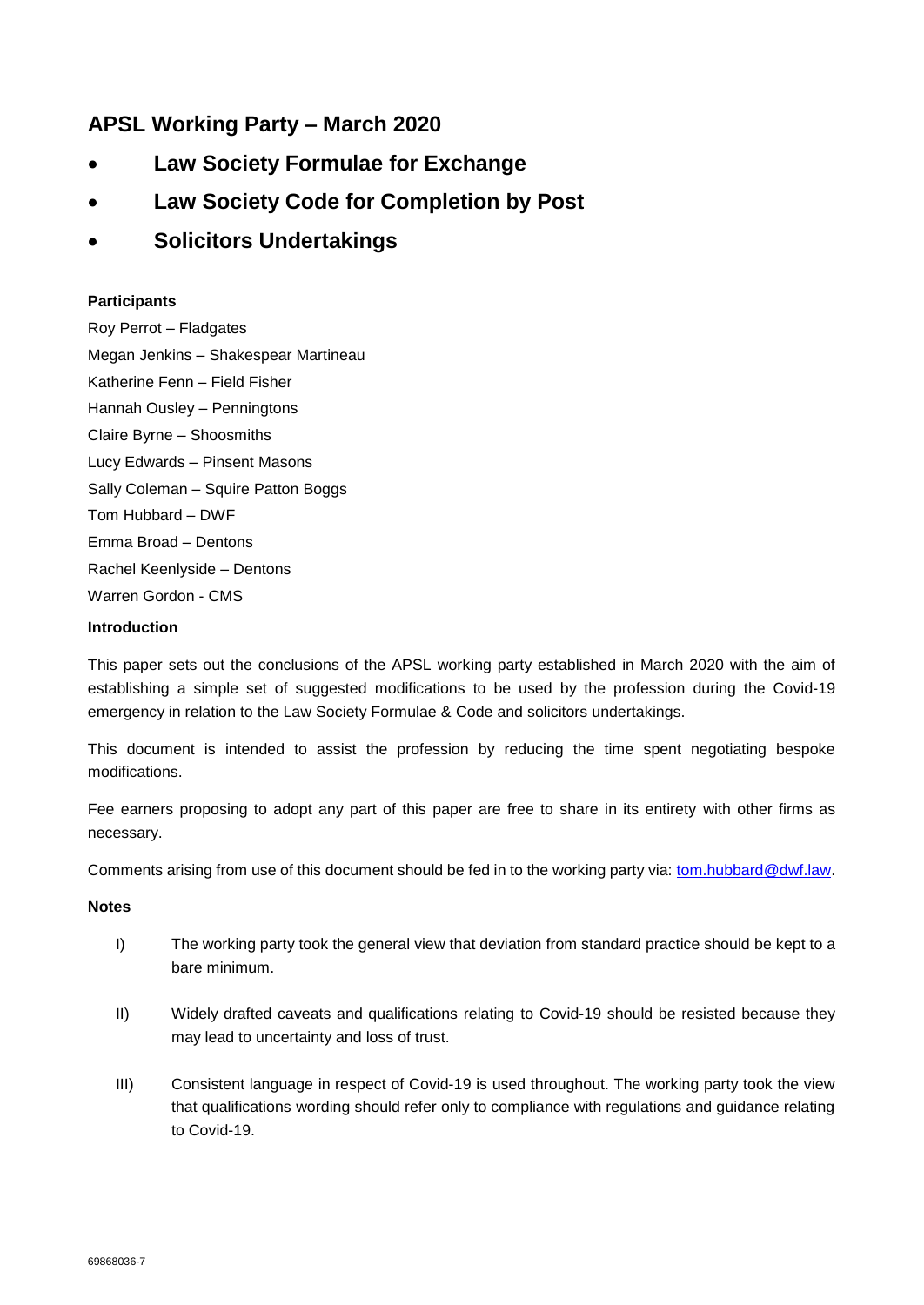## IV) In respect of the **Formulae for Exchange**:

- a. suggested modified forms of the formulae are set out in tracked changes;
- b. all parties to the exchange need to confirm in advance with the other what they mean when they say "signed" – (i.e. do they hold wet ink signature, signed on behalf of their client, PDF, Docusign);
- c. during the lockdown the completion date needs special consideration, any special provisions dealing with this should be set out in the contract;
- d. notwithstanding the terms of the formulae it is always recommended that the deposit is transferred to the Seller's solicitor ahead of exchange in cleared funds with agreement to hold to the order of the Buyer's Solicitor;
- e. the parties agree to send out the signed contract "*as soon as reasonably practicable*" (having regard to compliance with Covid-19 regulations and guidance) as a balanced approach allowing for practical issues with stationery supplies and Post Office availability during the lockdown period ;
- f. the obligation to pay the deposit (by electronic payment) following exchange is included as a safety net in case of delays in firms' payment processes and can be retained if already satisfied by earlier payment;
- g. reference to first class post is removed to allow flexibility and provision is made for electronically signed contracts to be sent via email.

## V) In respect of **Memorandum of Exchange**:

- a. this reflects the language of the amended formula B;
- b. FE are encouraged to agree the use of this memorandum in advance;
- c. where e-signatures are being used a short protocol is provided to ensure the contract is electronically dated at exchange.

## VI) In respect of the **Code for Completion**;

- a. minimal amendments were thought to be required save for a simple qualification in respect of the undertakings given in paragraphs 12 & 13;
- b. the qualification wording is largely consistent with the Formulae for Exchange but with a short proviso;
- c. provision is made for electronically signed contracts to be sent via email.

## VII) In respect of **Solicitors Undertakings**;

- a. wide ranging language was considered to be unnecessary;
- b. undertakings to pay monies (e.g. costs , mortgage redemption) should not be qualified, there is no reason to expect the financial system to cease operation.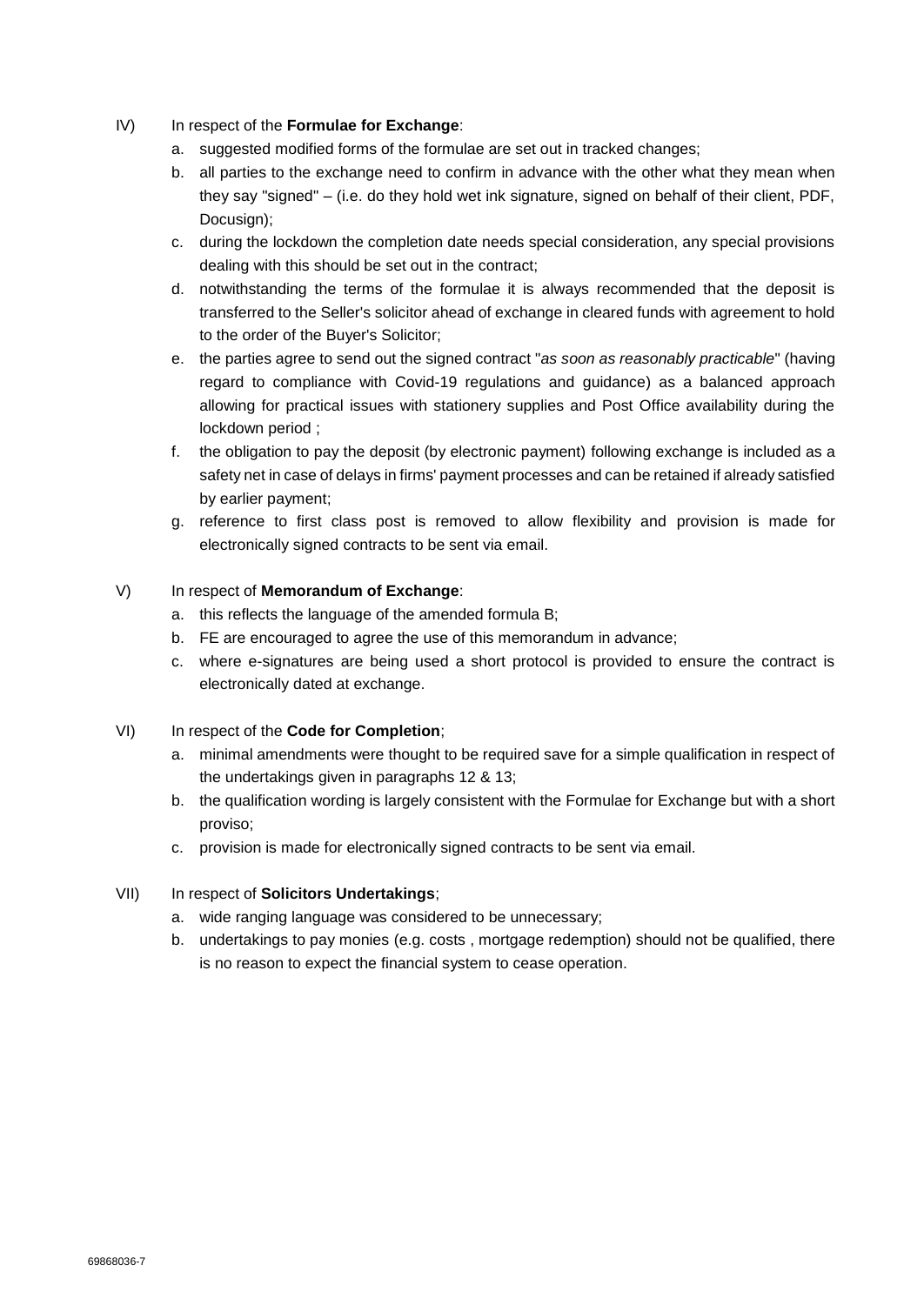## **CONTENTS**

| Chapter 1 - Law Society Formulae for Exchange                         | 1  |
|-----------------------------------------------------------------------|----|
| Law Society telephone/telex exchange - Formula A (1986)               | 1  |
| Law Society telephone/telex exchange - Formula B (1986)               | 1  |
| Law Society telephone/fax/telex exchange - Formula C (1989)           | 1  |
| Chapter 2 - Memorandum recording exchange of contacts using Formula B | 3  |
| Chapter 3 - Law Society Code for Completion                           | 8  |
| Chapter 4 - Solicitors Undertaking                                    | -9 |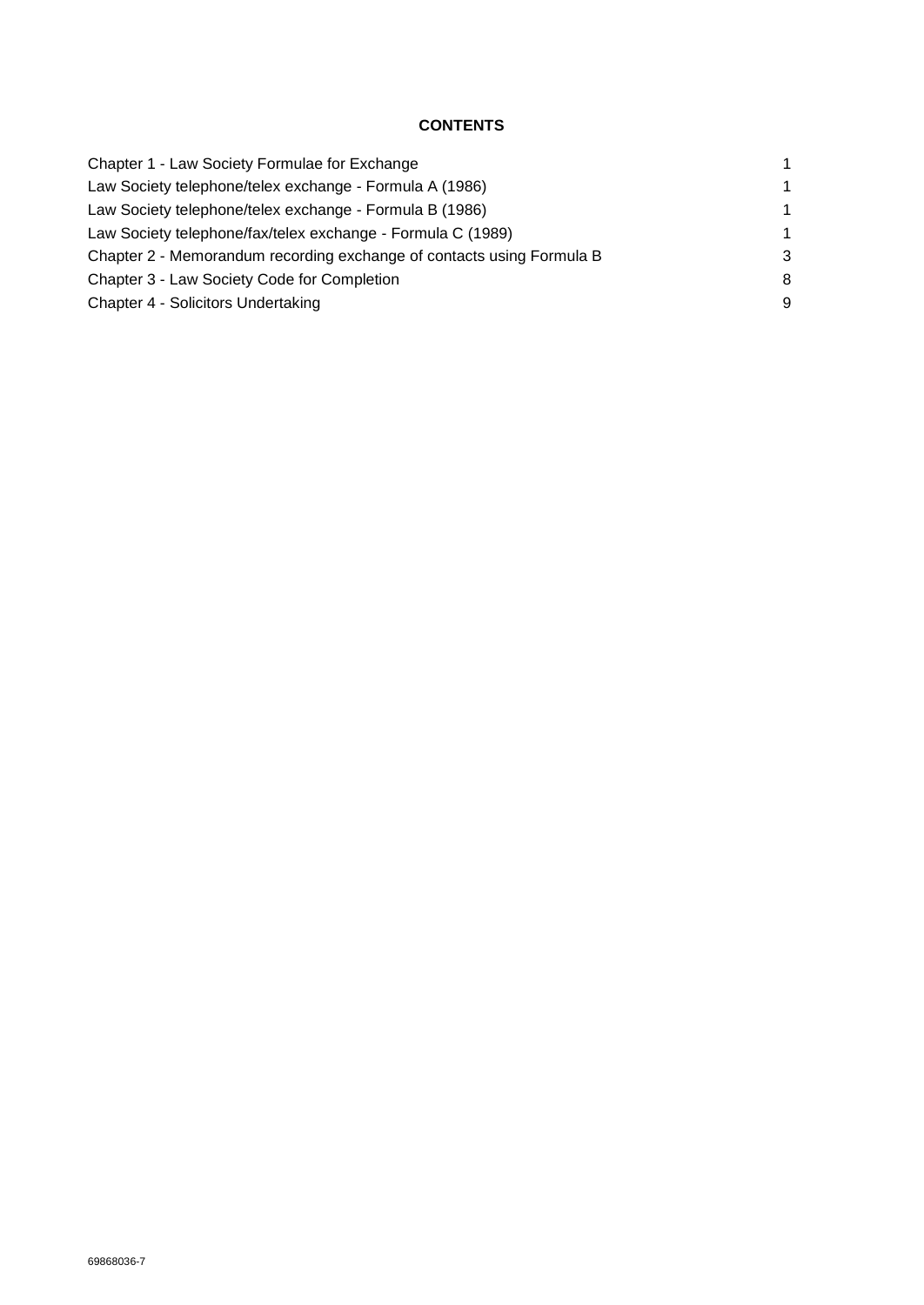#### <span id="page-3-1"></span><span id="page-3-0"></span>**Chapter 1 - Law Society Formulae for Exchange**

#### **Law Society telephone/telex exchange - Formula A (1986)**

(for use where one solicitor holds both signed parts of the contract):

#### **[Covid-19 Modification]**

AThe completion date of ................ is agreed.is set out in, or calculated pursuant to, clause [ ] of the contract.

The solicitor holding both parts of the contract confirms that he or she holds the part signed by his or her client(s), which is identical to the part he or she is also holding signed by the other solicitor's client(s) and will forthwith insert the agreed completion date in each part.

Solicitors mutually agree that exchange shall take place from that moment and the solicitor holding both parts confirms that, as of that moment, he or she holds the part signed by his or her client(s) to the order of the other.

He or she undertakes that day by first classto;

send as soon as reasonably practicable following exchange (having regard to the latest regulations and advice from the UK Government, the National Health Service and other relevant health or regulatory bodies relating to the Covid-19 virus) by post, or where the other solicitor is a member of a document exchange (as to which the inclusion of a reference thereto in the solicitor's letterhead shall be conclusive evidence) by delivery to that or any other affiliated exchange, or by hand delivery direct to that solicitor's office, to sendor where such contract is held only in an electronic or virtual format by way of email to the other solicitor who is party to the exchange, his or her signed part of the contract to the other solicitor, together, ; and

(where he or she is the purchaser's solicitor and insofar that the deposit has not already been paid to seller's solicitor, with a banker's draft or a) as soon as reasonably practicable following exchange to instruct their bank to send an electronic bank transfer to the seller's solicitor's client account cheque for the deposit amounting to  $\overline{\mathbf{\xi} \dots \xi}$  [ ].

Note:1. A memorandum should be prepared, after use of the formula, recording:

- a) date and time of exchange;<br>b) the formula used and exact<br>c) the completion date;<br>d) the (balance) deposit to be
- <span id="page-3-2"></span>the formula used and exact wording of agreed variations;
- c) the completion date;<br>d) the (balance) deposit to be paid;
- the identities of those involved in any conversation.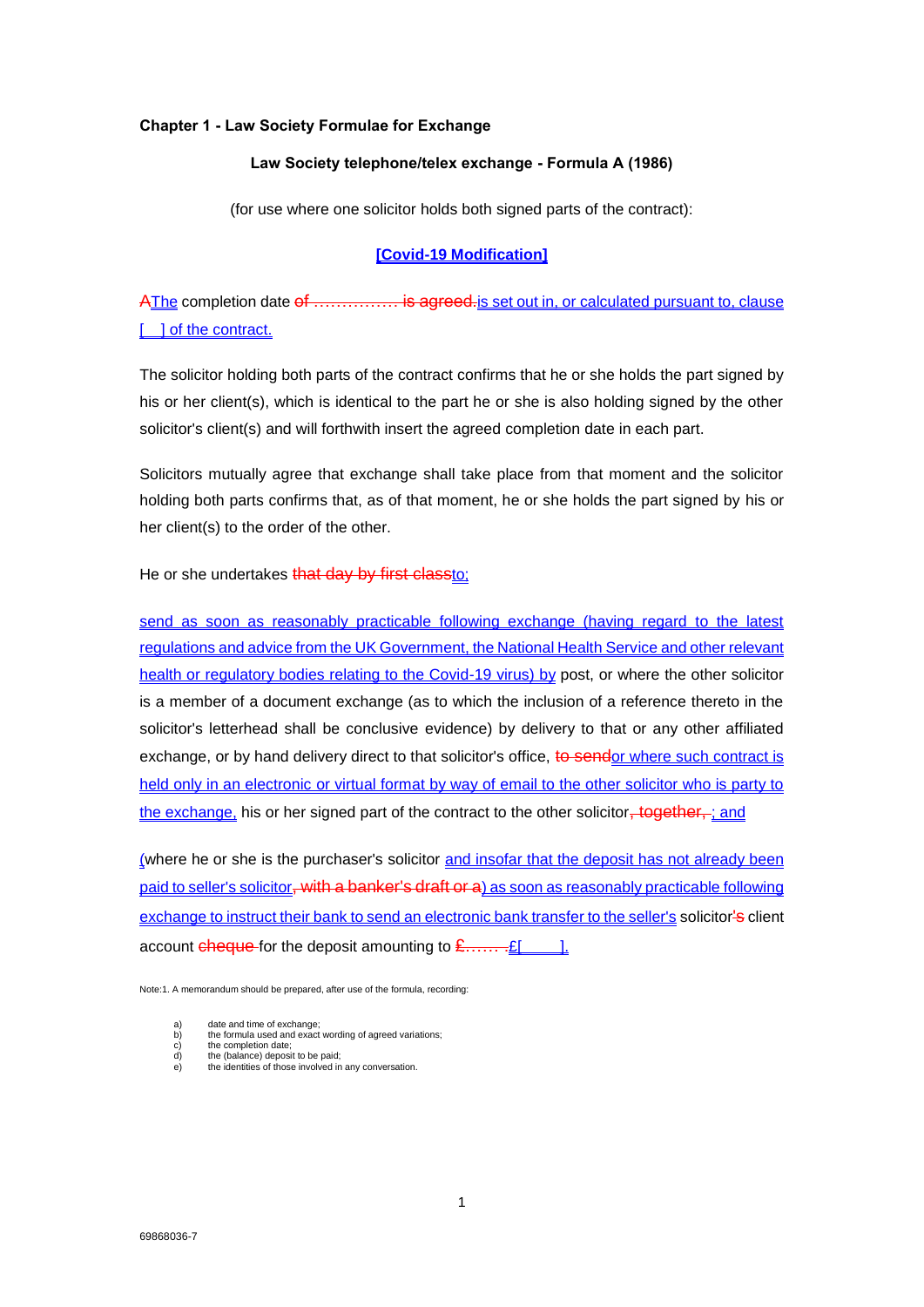#### **Law Society telephone/telex exchange - Formula A (1986)**

(for use where one solicitor holds both signed parts of the contract):

#### **[Clean copy inc. Covid-19 Modification]**

The completion date is set out in, or calculated pursuant to, clause [ ] of the contract.

The solicitor holding both parts of the contract confirms that he or she holds the part signed by his or her client(s), which is identical to the part he or she is also holding signed by the other solicitor's client(s) and will forthwith insert the agreed completion date in each part.

Solicitors mutually agree that exchange shall take place from that moment and the solicitor holding both parts confirms that, as of that moment, he or she holds the part signed by his or her client(s) to the order of the other.

He or she undertakes to;

send as soon as reasonably practicable following exchange (having regard to the latest regulations and advice from the UK Government, the National Health Service and other relevant health or regulatory bodies relating to the Covid-19 virus) by post, or where the other solicitor is a member of a document exchange (as to which the inclusion of a reference thereto in the solicitor's letterhead shall be conclusive evidence) by delivery to that or any other affiliated exchange, or by hand delivery direct to that solicitor's office, or where such contract is held only in an electronic or virtual format by way of email to the other solicitor who is party to the exchange, his or her signed part of the contract to the other solicitor; and

(where he or she is the purchaser's solicitor and insofar that the deposit has not already been paid to seller's solicitor) as soon as reasonably practicable following exchange to instruct their bank to send an electronic bank transfer to the seller's solicitor client account for the deposit amounting to £[ ].

Note:1. A memorandum should be prepared, after use of the formula, recording:

- the formula used and exact wording of agreed variations; the completion date;
- a) date and time of exchange;<br>b) the formula used and exact<br>c) the completion date;<br>d) the (balance) deposit to be the (balance) deposit to be paid;
- the identities of those involved in any conversation.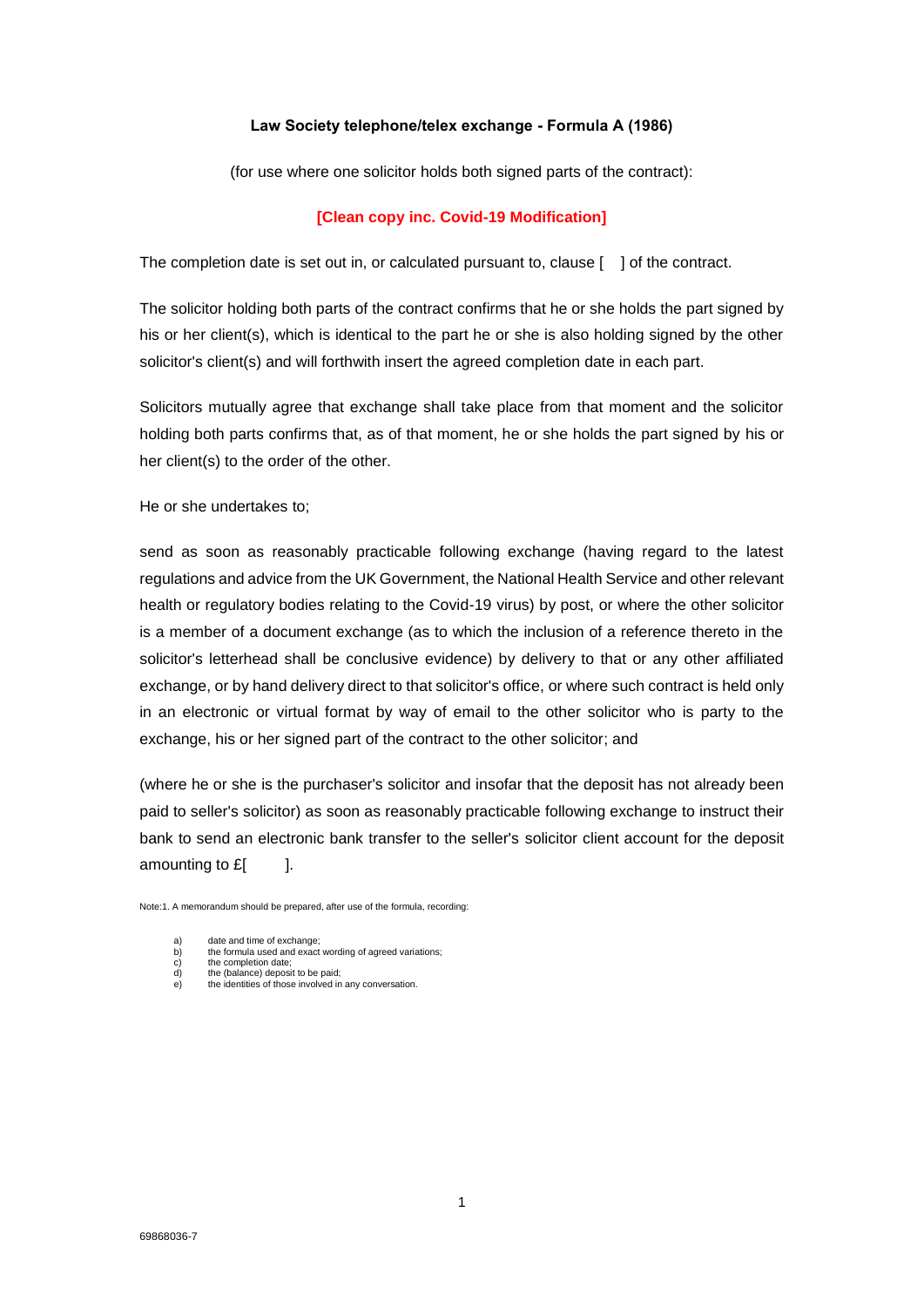#### **Law Society telephone/telex exchange - Formula B (1986)**

#### **[Covid-19 Modification]**

(for use where each solicitor holds his or her own client's signed part of the contract):

AThe completion date of ........ is agreed. is set out in, or calculated pursuant to, clause [ ] of the contract.

Each solicitor confirms to the other that he or she holds a part contract in the agreed form signed by the client(s) and will forthwith insert the agreed completion date.

Each solicitor undertakes to the other thenceforth to hold the signed part of the contract to the other's order, so that contracts are exchanged at that moment.

Each solicitor further undertakes that day by first classto:

send as soon as reasonably practicable following exchange (having regard to the latest regulations and advice from the UK Government, the National Health Service and other relevant health or regulatory bodies relating to the Covid-19 virus) by post, or, where the other solicitor is a member of a document exchange (as to which the inclusion of a reference thereto in the solicitor's letterhead shall be conclusive evidence) by delivery to that or any other affiliated exchange, or by hand delivery direct to that solicitor's office, to sendor where such contract is held only in an electronic or virtual format by way of email to the other solicitor who is party to the exchange, his or her signed part of the contract to the other together, in the case of  $a$ ; and

(where he or she is the purchaser's solicitor and insofar that the deposit has not already been paid to seller's solicitor,,, with a banker's draft or a) as soon as reasonably practicable following exchange to instruct their bank to send an electronic bank transfer to the seller's solicitor's client account cheque for the deposit amounting to £ …. .[ ].

Notes:1. A memorandum should be prepared, after use of the formula, recording:

- 
- a) date and time of exchange;<br>b) the formula used and exact<br>c) the completion date;<br>d) the (balance) deposit to be the formula used and exact wording of agreed variations; the completion date;
- 
- d) the (balance) deposit to be paid; e) the identities of those involved in any conversation.

2. Those who are going to effect the exchange must first confirm the details in order to ensure that both parts are identical. This means in particular, that if<br>either part of the contract has been amended since it was ori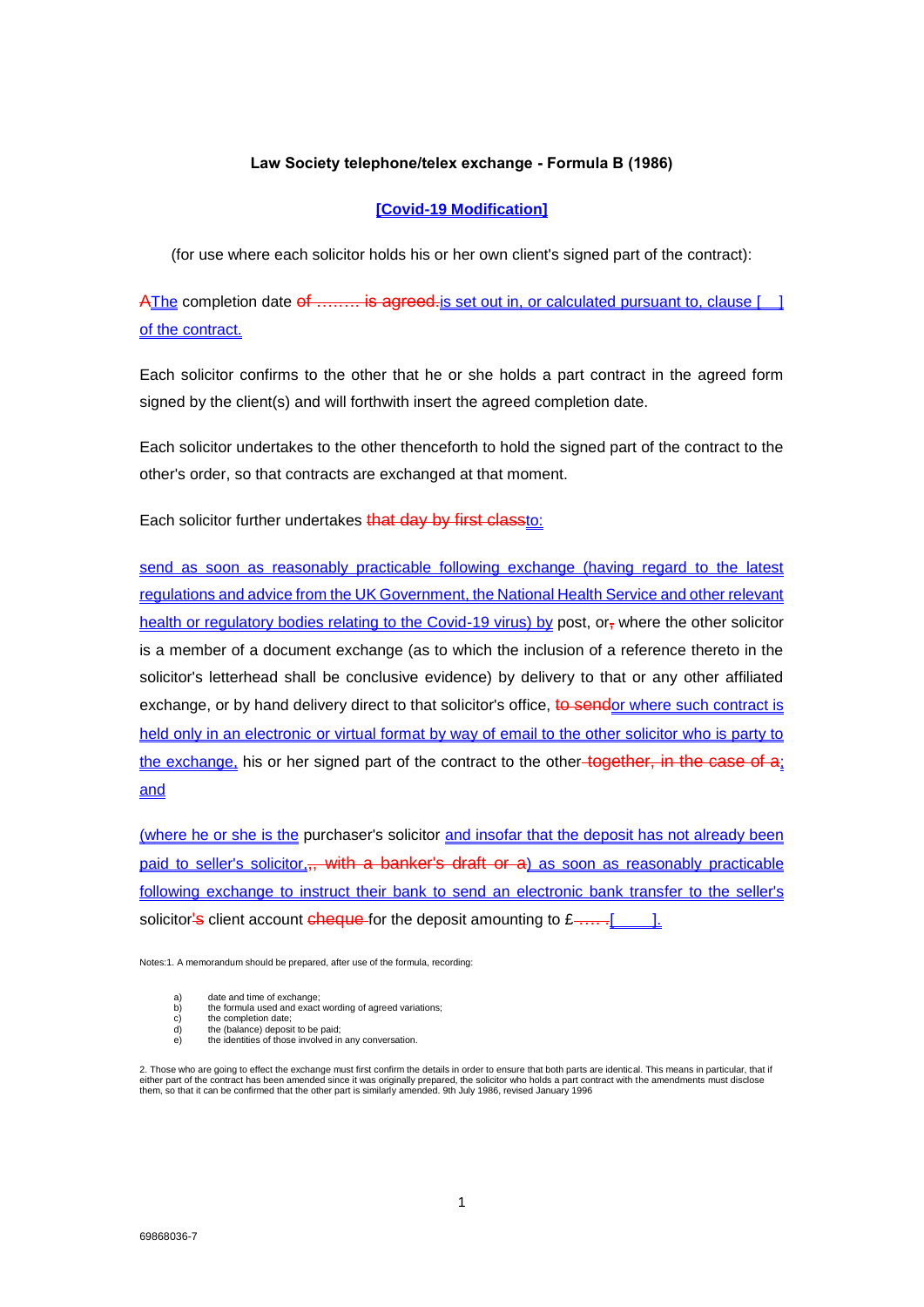#### <span id="page-6-0"></span>**Law Society telephone/telex exchange - Formula B (1986)**

#### **[Clean copy inc. Covid-19 Modification]**

(for use where each solicitor holds his or her own client's signed part of the contract):

The completion date is set out in, or calculated pursuant to, clause [ ] of the contract.

Each solicitor confirms to the other that he or she holds a part contract in the agreed form signed by the client(s) and will forthwith insert the agreed completion date.

Each solicitor undertakes to the other thenceforth to hold the signed part of the contract to the other's order, so that contracts are exchanged at that moment.

Each solicitor further undertakes to:

send as soon as reasonably practicable following exchange (having regard to the latest regulations and advice from the UK Government, the National Health Service and other relevant health or regulatory bodies relating to the Covid-19 virus) by post, or where the other solicitor is a member of a document exchange (as to which the inclusion of a reference thereto in the solicitor's letterhead shall be conclusive evidence) by delivery to that or any other affiliated exchange, or by hand delivery direct to that solicitor's office, or where such contract is held only in an electronic or virtual format by way of email to the other solicitor who is party to the exchange, his or her signed part of the contract to the other; and

(where he or she is the purchaser's solicitor and insofar that the deposit has not already been paid to seller's solicitor,) as soon as reasonably practicable following exchange to instruct their bank to send an electronic bank transfer to the seller's solicitor client account for the deposit amounting to £[ ].

Notes:1. A memorandum should be prepared, after use of the formula, recording:

- a) date and time of exchange; b) the formula used and exact wording of agreed variations;
- 
- c) the completion date;<br>d) the (balance) deposit to be paid;
- e) the identities of those involved in any conversation.

2. Those who are going to effect the exchange must first confirm the details in order to ensure that both parts are identical. This means in particular, that if either part of the contract has been amended since it was originally prepared, the solicitor who holds a part contract with the amendments must disclose<br>them, so that it can be confirmed that the other part is similarly am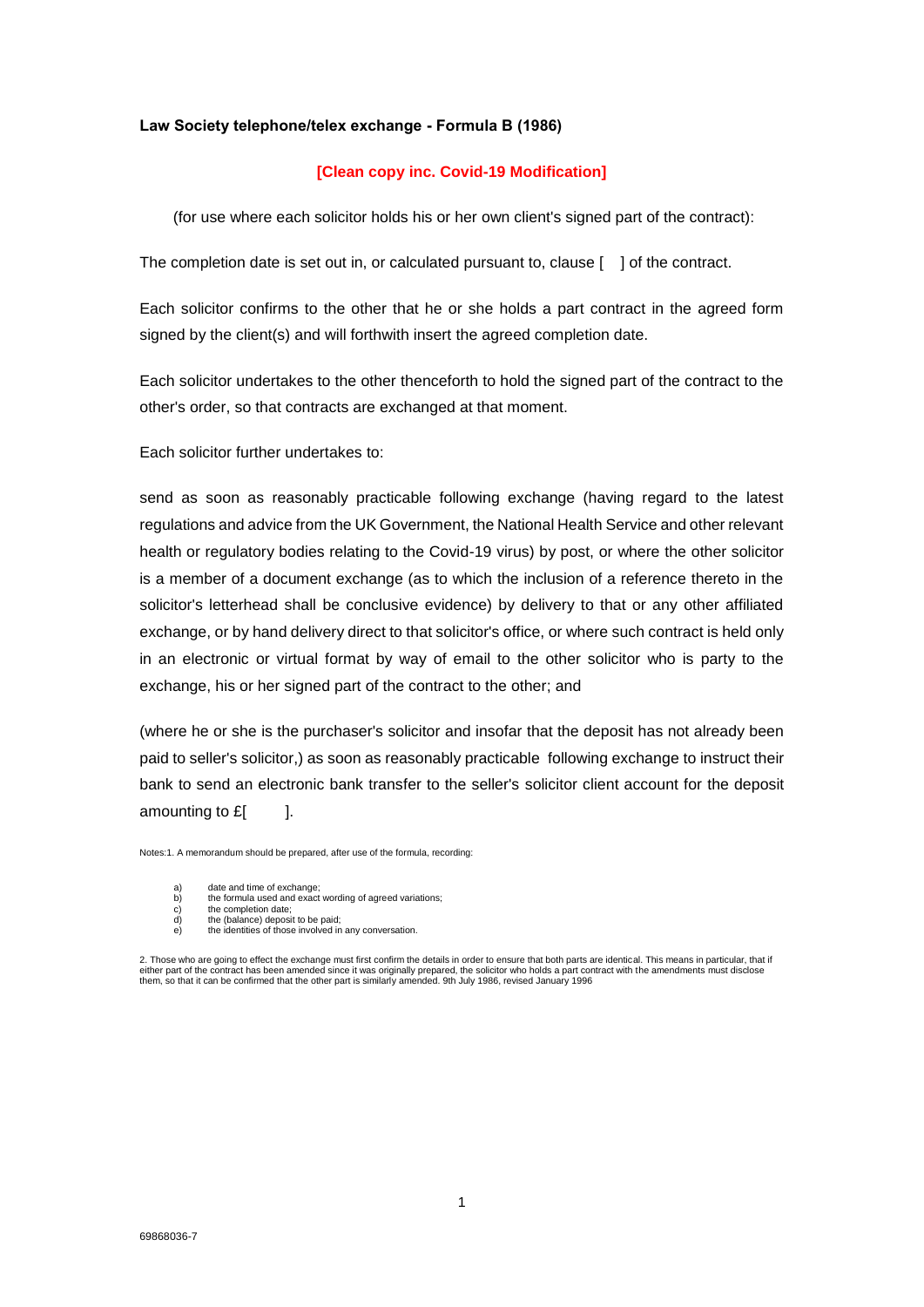## **Law Society telephone/fax/telex exchange - Formula C (1989)**

**[Covid-19 Modification]**

Part I

The following is agreed:

Final time for exchange: pm

Completion date:

The completion date is set out in, or calculated pursuant to, clause [ ] of the contract.

Deposit to be paid to:

Each solicitor confirms that he or she holds a part of the contract in the agreed form signed by his or her client, or, if there is more than one client, by all of them. Each solicitor undertakes to the other that:

- a) he or she will continue to hold that part of the contract until the final time for exchange on the date the formula is used, and
- b) if the vendor's solicitor so notifies the purchaser's solicitor by  $\frac{f_{\text{AX}}}{f}$  telephone or telex (whichever was previously agreed) by that time, they will both comply with part II of the formula.

The purchaser's solicitor further undertakes that either he or she or some other named person infrom his or her officefirm will be available up to the final time for exchange to activate part II of the formula on receipt of the telephone call, fax or telex from the vendor's solicitors.

Part II

Each solicitor undertakes to the other henceforth:

to hold the part of the contract in his or her possession to the other's order, so that contracts are exchanged at that moment<sub>7</sub>; and

to despatch it to the other. On that day.

Insofar that the deposit has not already been paid to vendor's solicitor -the purchaser's solicitor further undertakes to the vendor's solicitor as soon as reasonably practicable to instruct their bank to despatch on that day, or to arrange for the despatch on that day of, a banker's draft or a send an electronic bank transfer to the vendor's solicitor's client account cheque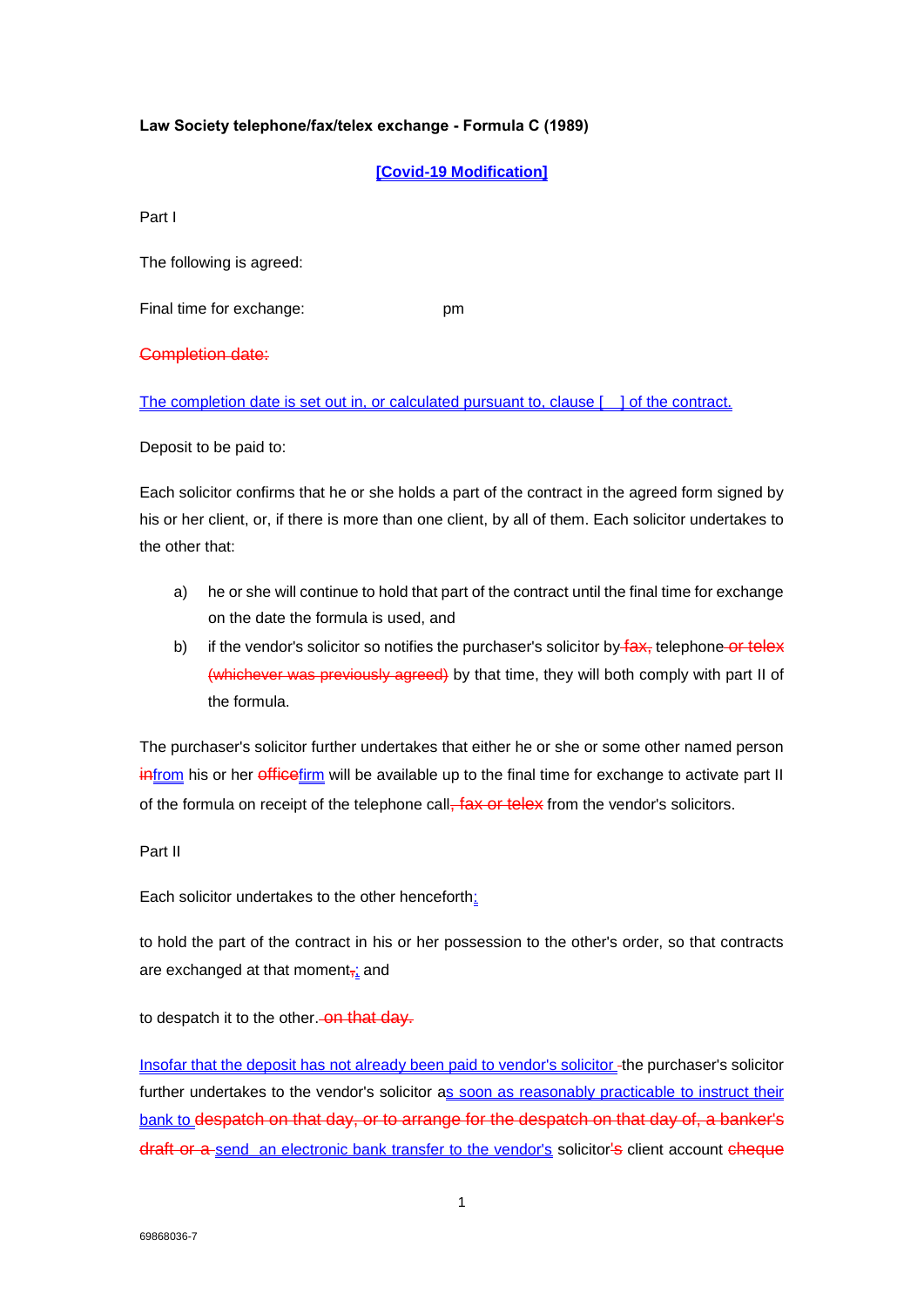for the full deposit specified in the agreed form of contract (divided as the vendor's solicitor may have specified) to the vendor's solicitor and/(or to some other solicitor whom the vendor's solicitor nominates<sub> $\overline{x}$ </sub> to be held on formula C terms.

'To despatch' means to send as soon as reasonably practicable following exchange (having regard to the latest regulations and advice from the UK Government, the National Health Service and other relevant health or regulatory bodies relating to the Covid-19 virus) by first  $\frac{1}{2}$  class-post, or, where the other solicitor is a member of a document exchange (as to which the inclusion of a reference thereto in the solicitor's letterhead is to be conclusive evidence) by delivery to that or any other affiliated exchange, or by hand delivery direct to the recipient solicitor's office, or where such contract is held only in an electronic or virtual format by way of email to the other solicitor who is party to the exchange.

'Formula C terms' means that the deposit is held as stakeholder, or as agent for the vendor with authority to part with it only for the purpose of passing it to another solicitor as deposit in a related property purchase transaction on these terms.

Notes: 1. Two memoranda will be required when using formula C. One needs to record the use of part I, and a second needs to record the request of the vendor's solicitor to the purchaser's solicitor to activate part II.

2. The first memorandum should record:

- a) the date and time when it was agreed to use formula C;<br>b) the exact wording of any agreed variations;<br>c) the final time, later that day, for exchange;
- b) the exact wording of any agreed variations; c) the final time, later that day, for exchange;
- 
- d) the completion date;<br>e) the name of the solid<br>f) the identities of those the name of the solicitor to whom the deposit was to be paid, or details of amounts and names if it was to be split; and
- the identities of those involved in any conversation.

3. Formula C assumes the payment of a full contractual deposit (normally 10%).

4. The contract term relating to the deposit must allow it to be passed on, with payment direct from payer to ultimate recipient, in the way in which the formula contemplates. The deposit must ultimately be held by a solicitor as stakeholder. Whilst some variation in the formula can be agreed this is a term of<br>the formula which must not be varied, unless all the solicitors

5. If a buyer proposes to use a deposit guarantee policy, formula C will need substantial adaptation.

6. It is essential prior to agreeing part I of formula C that those effecting the exchange ensure that both parts of the contract are identical.

7. Using formula C involves a solicitor in giving a number of professional undertakings. These must be performed precisely. Any failure will be a serious breach of professional discipline. One of the undertakings may be to arrange that someone over whom the solicitor has no control will do something (i.e. to<br>arrange for someone else to despatch the cheque or banker's draft outside the solicitor's control (see 18.04, p.353).

8. Solicitors do not as a matter of law have an automatic authority to exchange contracts on a formula C basis, and should always ensure that they have the client's express authority to use formula C. A suggested form of authority is set out below. It should be adapted to cover any special circumstances: I/We<br>……………………… understand that my/our sale and purchase of ………………… are b parties want the security of contracts which become binding on the same day. I/We agree that you should make arrangements with the other solicitors or<br>licensed conveyancers involved to achieve this. I/We understand that th whenever, later that day, the seller so requests, and that the buyer's offer is on the basis that it cannot be withdrawn or varied during that day. I/We agree that when I/we authorise you to exchange contracts, you may agree to exchange contracts on the above basis and give any necessary undertakings to the other parties involved in the chain and that my/our authority to you cannot be revoked throughout the day on which the offer to exchange contracts is made.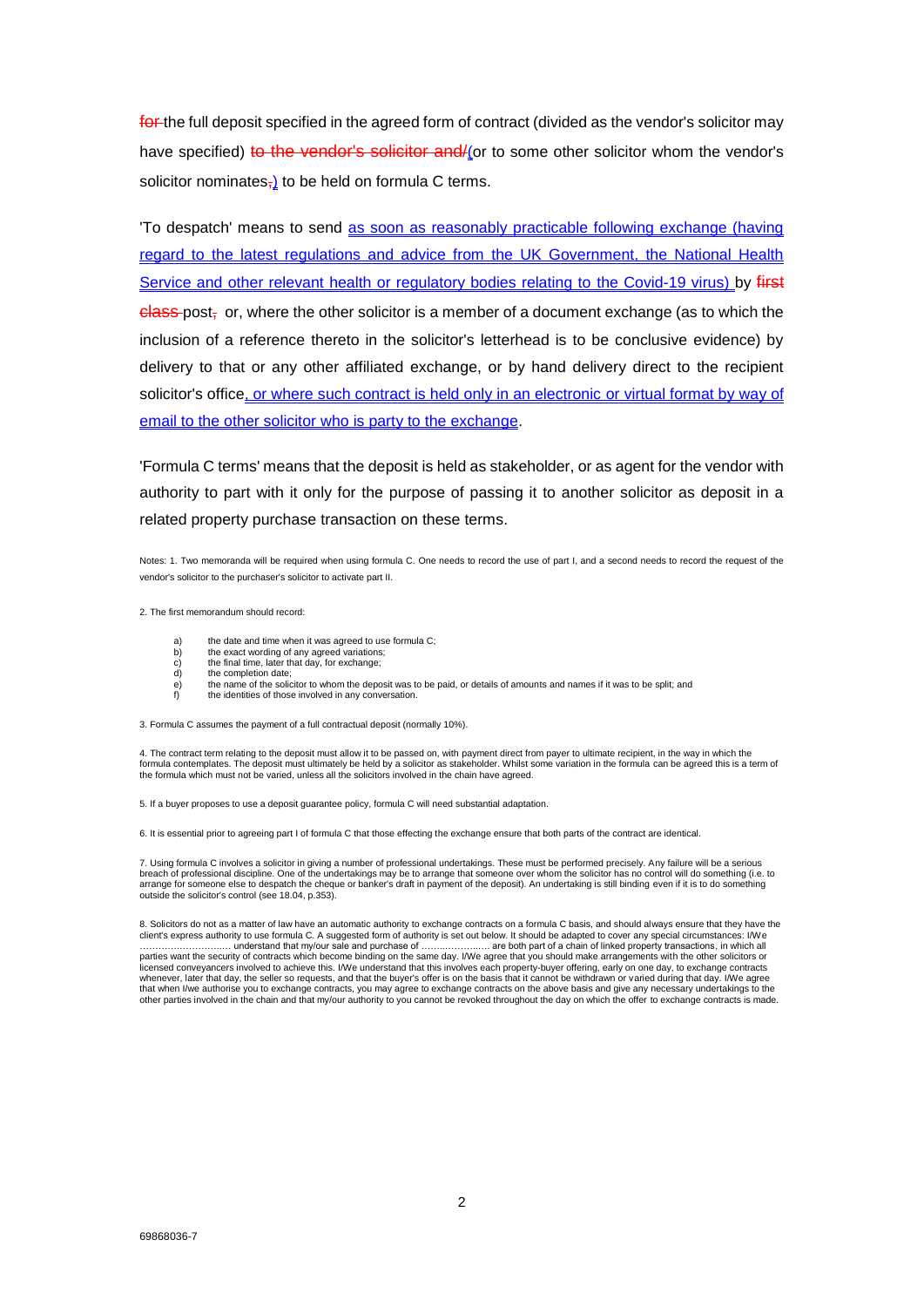## **Law Society telephone/fax/telex exchange - Formula C (1989)**

### **[Clean copy inc. Covid-19 Modification]**

<span id="page-9-0"></span>Part I

The following is agreed:

Final time for exchange: pm

The completion date is set out in, or calculated pursuant to, clause [ ] of the contract.

Deposit to be paid to:

Each solicitor confirms that he or she holds a part of the contract in the agreed form signed by his or her client, or, if there is more than one client, by all of them. Each solicitor undertakes to the other that:

- a) he or she will continue to hold that part of the contract until the final time for exchange on the date the formula is used, and
- b) if the vendor's solicitor so notifies the purchaser's solicitor by telephone by that time, they will both comply with part II of the formula.

The purchaser's solicitor further undertakes that either he or she or some other named person from his or her firm will be available up to the final time for exchange to activate part II of the formula on receipt of the telephone call from the vendor's solicitors.

#### Part II

Each solicitor undertakes to the other henceforth:

to hold the part of the contract in his or her possession to the other's order, so that contracts are exchanged at that moment; and

to despatch it to the other.

Insofar that the deposit has not already been paid to vendor's solicitor the purchaser's solicitor further undertakes to the vendor's solicitor as soon as reasonably practicable to instruct their bank to send an electronic bank transfer to the vendor's solicitor client account the full deposit specified in the agreed form of contract (divided as the vendor's solicitor may have specified) (or to some other solicitor whom the vendor's solicitor nominates) to be held on formula C terms.

'To despatch' means to send as soon as reasonably practicable following exchange (having regard to the latest regulations and advice from the UK Government, the National Health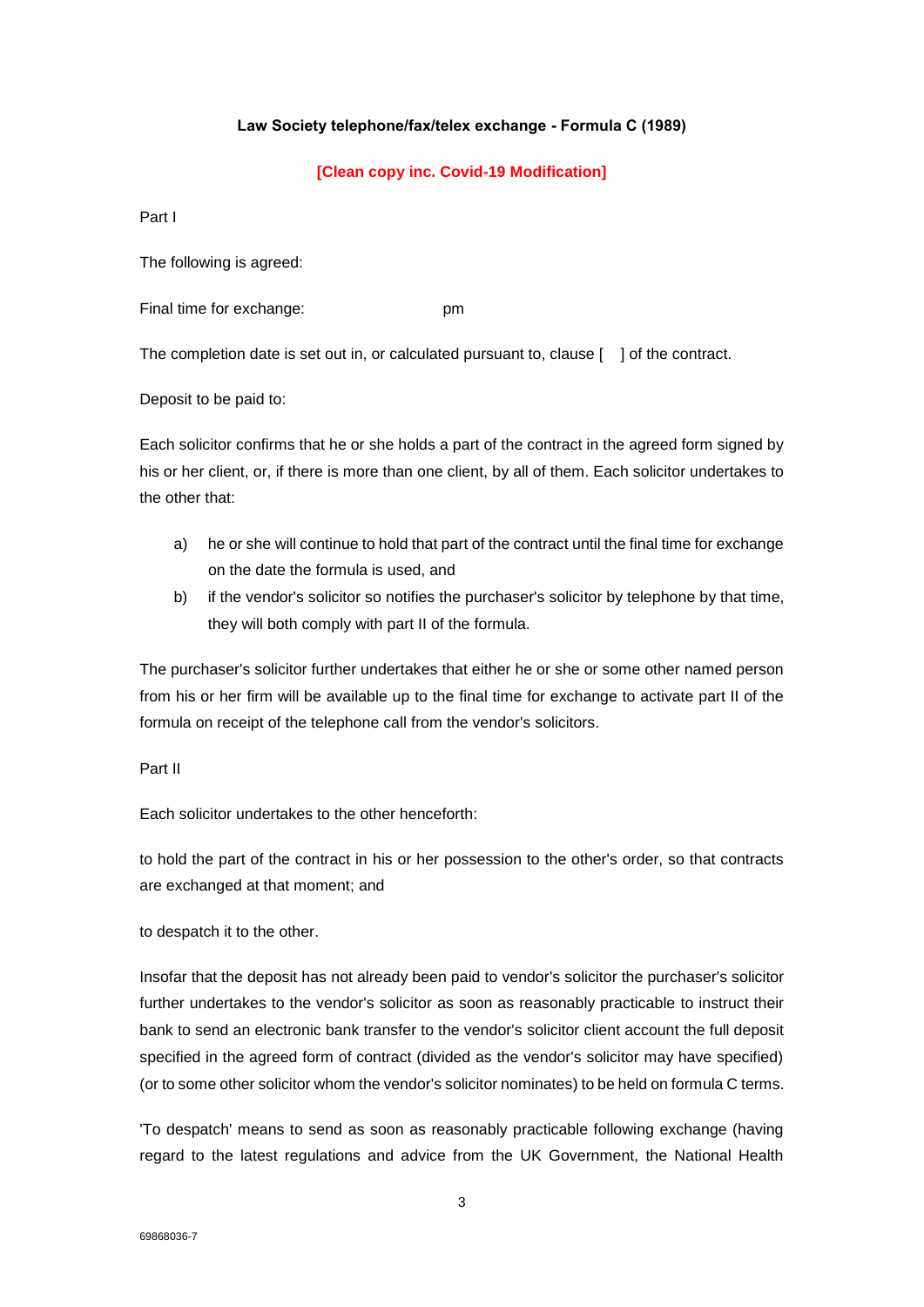Service and other relevant health or regulatory bodies relating to the Covid-19 virus) by post or, where the other solicitor is a member of a document exchange (as to which the inclusion of a reference thereto in the solicitor's letterhead is to be conclusive evidence) by delivery to that or any other affiliated exchange, or by hand delivery direct to the recipient solicitor's office, or where such contract is held only in an electronic or virtual format by way of email to the other solicitor who is party to the exchange.

'Formula C terms' means that the deposit is held as stakeholder, or as agent for the vendor with authority to part with it only for the purpose of passing it to another solicitor as deposit in a related property purchase transaction on these terms.

Notes: 1. Two memoranda will be required when using formula C. One needs to record the use of part I, and a second needs to record the request of the vendor's solicitor to the purchaser's solicitor to activate part II.

2. The first memorandum should record:

- a) the date and time when it was agreed to use formula C;<br>b) the exact wording of any agreed variations;
- the exact wording of any agreed variations;
- c) the final time, later that day, for exchange;<br>d) the completion date;
- 
- d) the completion date;<br>e) the name of the solic<br>f) the identities of those the name of the solicitor to whom the deposit was to be paid, or details of amounts and names if it was to be split; and

3. Formula C assumes the payment of a full contractual deposit (normally 10%).

the identities of those involved in any conversation.

4. The contract term relating to the deposit must allow it to be passed on, with payment direct from payer to ultimate recipient, in the way in which the formula contemplates. The deposit must ultimately be held by a solicitor as stakeholder. Whilst some variation in the formula can be agreed this is a term of the formula which must not be varied, unless all the solicitors involved in the chain have agreed.

5. If a buyer proposes to use a deposit guarantee policy, formula C will need substantial adaptation.

6. It is essential prior to agreeing part I of formula C that those effecting the exchange ensure that both parts of the contract are identical.

7. Using formula C involves a solicitor in giving a number of professional undertakings. These must be performed precisely. Any failure will be a serious breach of professional discipline. One of the undertakings may be to arrange that someone over whom the solicitor has no control will do something (i.e. to<br>arrange for someone else to despatch the cheque or banker's draft outside the solicitor's control (see 18.04, p.353).

8. Solicitors do not as a matter of law have an automatic authority to exchange contracts on a formula C basis, and should always ensure that they have the client's express authority to use formula C. A suggested form of authority is set out below. It should be adapted to cover any special circumstances: I/We<br>……………………… understand that my/our sale and purchase of ………………… are b parties want the security of contracts which become binding on the same day. I/We agree that you should make arrangements with the other solicitors or licensed conveyancers involved to achieve this. I/We understand that this involves each property-buyer offering, early on one day, to exchange contracts whenever, later that day, the seller so requests, and that the buyer's offer is on the basis that it cannot be withdrawn or varied during that day. I/We agree<br>that when I/we authorise you to exchange contracts, you may agr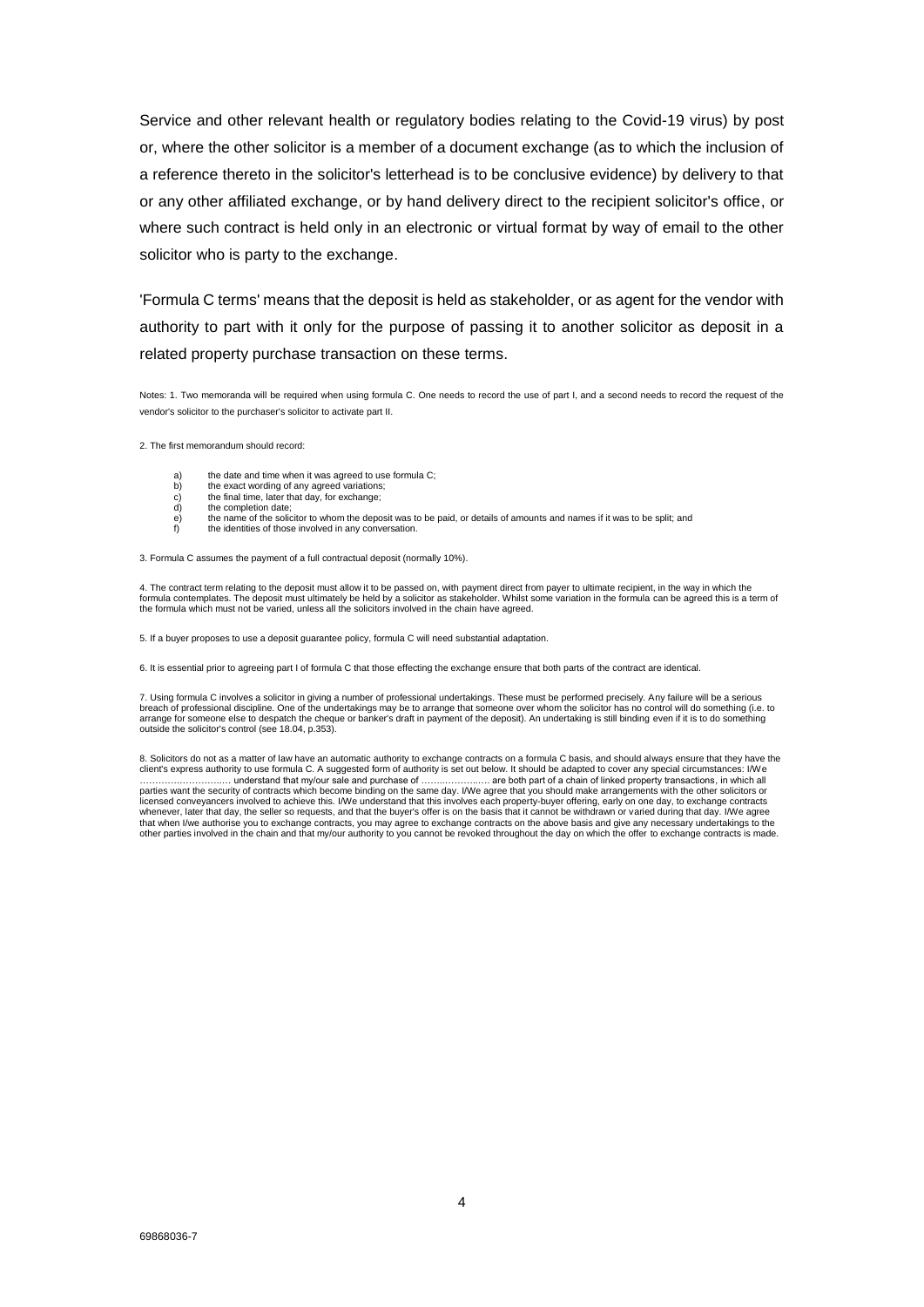# **Chapter 2 – Suggested form of memorandum recording exchange of contacts using Formula B**

## **[Covid-19 Modification]**

## **Notes:**

- I) Where both parties are to sign under a single signature request (or "envelope" as described in DocuSign) it is strongly recommended that the solicitors agree and undertake ahead of sigining that neither will electronically insert dates until the actual moment of exchange.
- II) Remember during the lockdown the completion date needs special consideration. Any special provisions dealing with this should be set out in the contract.
- III) It is always recommended that the deposit is transferred to the Seller's solicitor ahead of exchange in cleared funds with agreement to hold to the order of the Buyer's Solicitor.
- IV) All parties to the exchange need to confirm in advance with the other what they mean when they say "signed" (i.e. do they hold wet ink signature, signed on behalf of their client, PDF, Docusign).
- V) A guidance note on electronic signatures has been produced by the joint working party of the Law Society Company Law Committee and the City of London Law Society Company Law and Financial Law Commitees entitled "Execution of a document using an electronic signature" dated 13 July 2016 (it is referred to here as the "JWP Guidance") and can be found here: [Execution of a document using](https://www.lawsociety.org.uk/support-services/advice/practice-notes/execution-of-a-document-using-an-electronic-signature/)  [an electronic signature ....](https://www.lawsociety.org.uk/support-services/advice/practice-notes/execution-of-a-document-using-an-electronic-signature/).
- VI) When using *Mercury* pdf documents on an exchange please ensure that the formalities set out in the JWP Guidance are correctly observed. In particular make sure that email copy contracts include both the signature page together with a full copy of the underlying contract.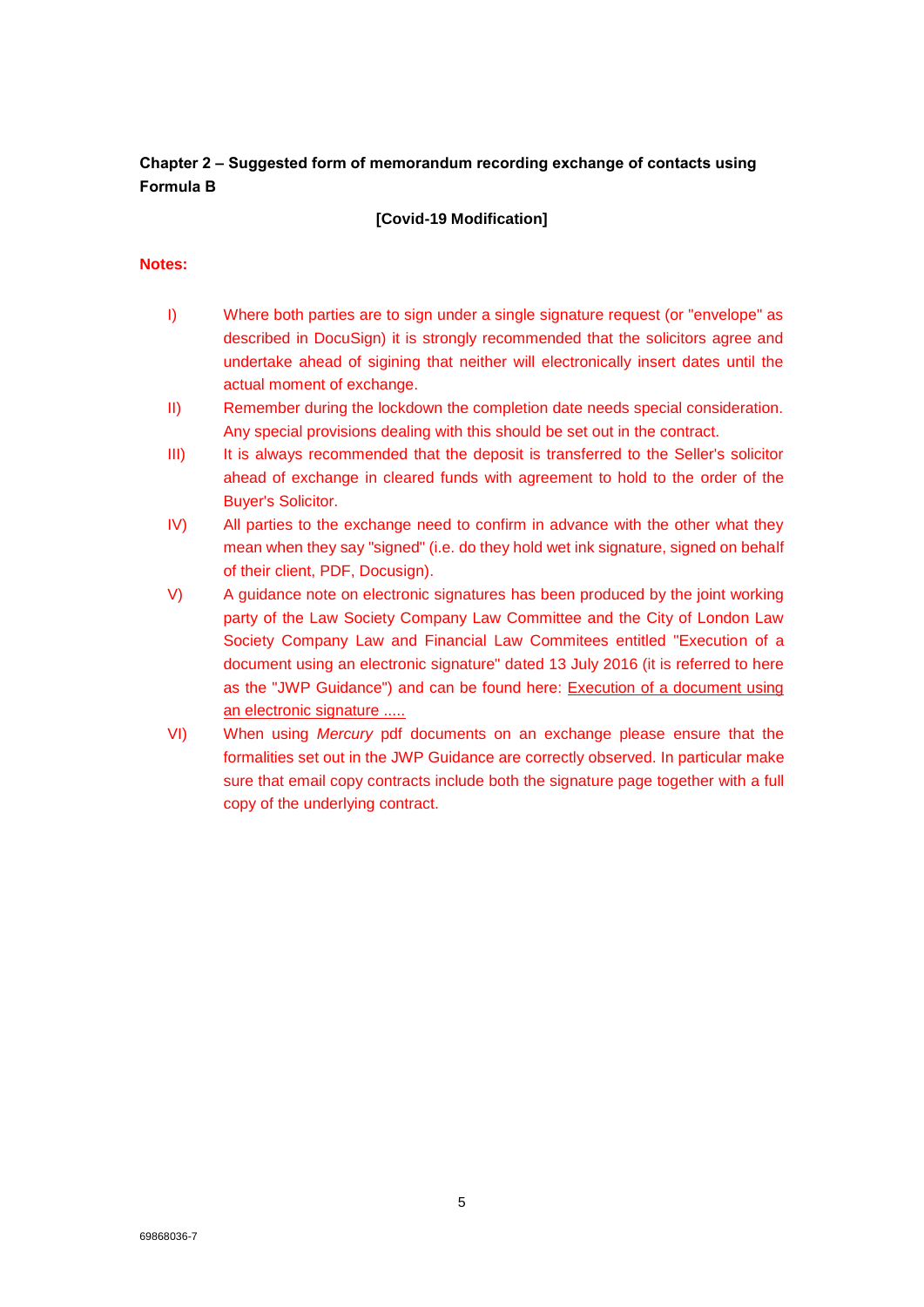## **Memorandum recording exchange of contacts using Formula B**

Between (for the Seller); and

(for the Buyer)

at (time)

The completion date is set out in, or calculated pursuant to, clause [ ] of the contract.

It was acknowledged that the deposit had already been transferred electronically to the Seller's Solicitor and had been received.

I confirmed that I hold:

- [a hard copy contract signed by my client with wet ink signature]
- I a hard copy contract with wet ink signature signed by me on behalf of my client with their authority]
- [an e mailed PDF copy of the contract signed by my client in accordance with Option 1 of the JWP Guidance]
- [a contract signed by my client using the [*DocuSign/ Adobe Sign/Nitropro/other*] esignature platform]

They confirmed that they hold;

- [a hard copy contract signed by their client with wet ink signature]
- [a hard copy contract with wet ink signature signed by them on behalf of their client with their authority]
- [an e mailed PDF copy of the contract signed by their client in accordance with Option 1 of the JWP Guidance]
- [a contract signed by their client using the [*DocuSign/ Adobe Sign/Nitropro/other*] esignature platform]

in each case in the agreed form

[We noted that at least one of the parties had electronically signed the contract using the [*DocuSign/ Adobe Sign/Nitropro/other*] e-signature platform and adopted e-signature confirmation option [1] [2] as set out below.]

We each undertook to the other to:

hold the signed part of the contract to the other's order, so that contracts are exchanged at that moment; and

send as soon as reasonably practicable following exchange (having regard to the latest regulations and advice from the UK Government, the National Health Service and other relevant

69868036-7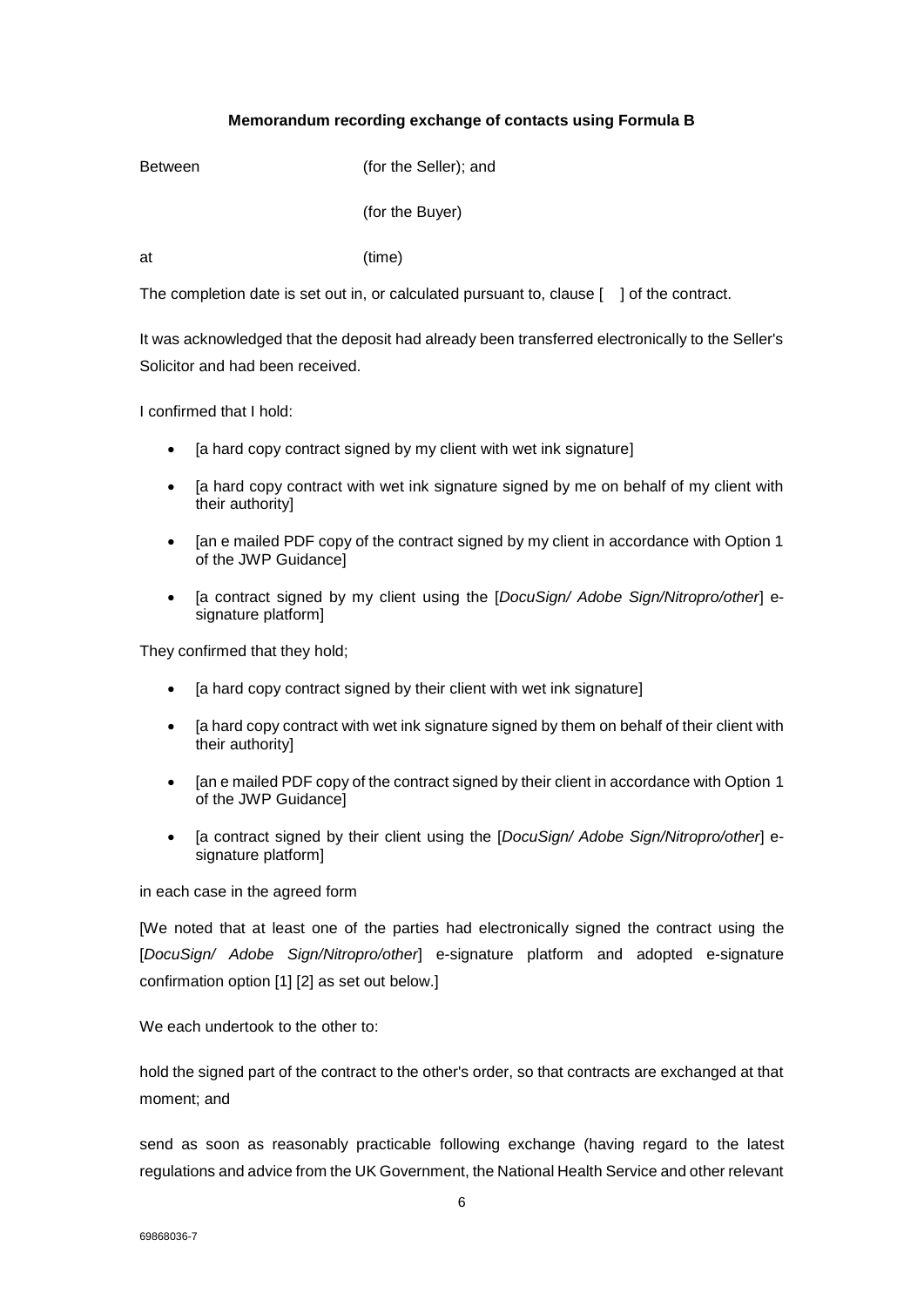health or regulatory bodies relating to the Covid-19 virus) by post, or where the other solicitor is a member of a document exchange (as to which the inclusion of a reference thereto in the solicitor's letterhead shall be conclusive evidence) by delivery to that or any other affiliated exchange, or by hand delivery direct to that solicitor's office, or where such contract is held only in an electronic or virtual format by way of email to the other solicitor who is party to the exchange, his or her signed part of the contract to the other.

### **e-signature confirmation**

# *Option 1 – signature by multiple parties using single signature request – one solicitor to insert date electronically for both parties*

[We confirmed that [*insert solicitor name*] was authorised and able on behalf of the parties to access the electronically signed contract upon the relevant e-signature platform and date it.

We confirmed that [*insert solicitor name*] had accessed the electronically signed contract upon the relevant e-signature platform and had duly dated it.

We agreed that if any part of the contract is not automatically sent to both solicitors through the relevant e-signature platform, the solicitor with access to it would send a copy of the contract to the other solicitor by email today.]

# *Option 2 – signature by single or multiple parties using separate signature requestseach solicitor to separately insert date electronically*

[We confirmed that [*insert solicitor name* was] [we each were] authorised and able (on behalf of the relevant party or parties) to access the electronically signed contract upon the relevant e-signature platform and date it.

We confirmed [to each other] that [*insert solicitor name*] [we] had accessed the contract electronically signed by [his/her] [our respective] client[(s)] upon the relevant e-signature platform and had duly dated it.

We agreed that if any part of the contract is not automatically sent to both solicitors through the relevant e-signature platform, the solicitor with access to it would send a copy of the contract to the other solicitor by email today.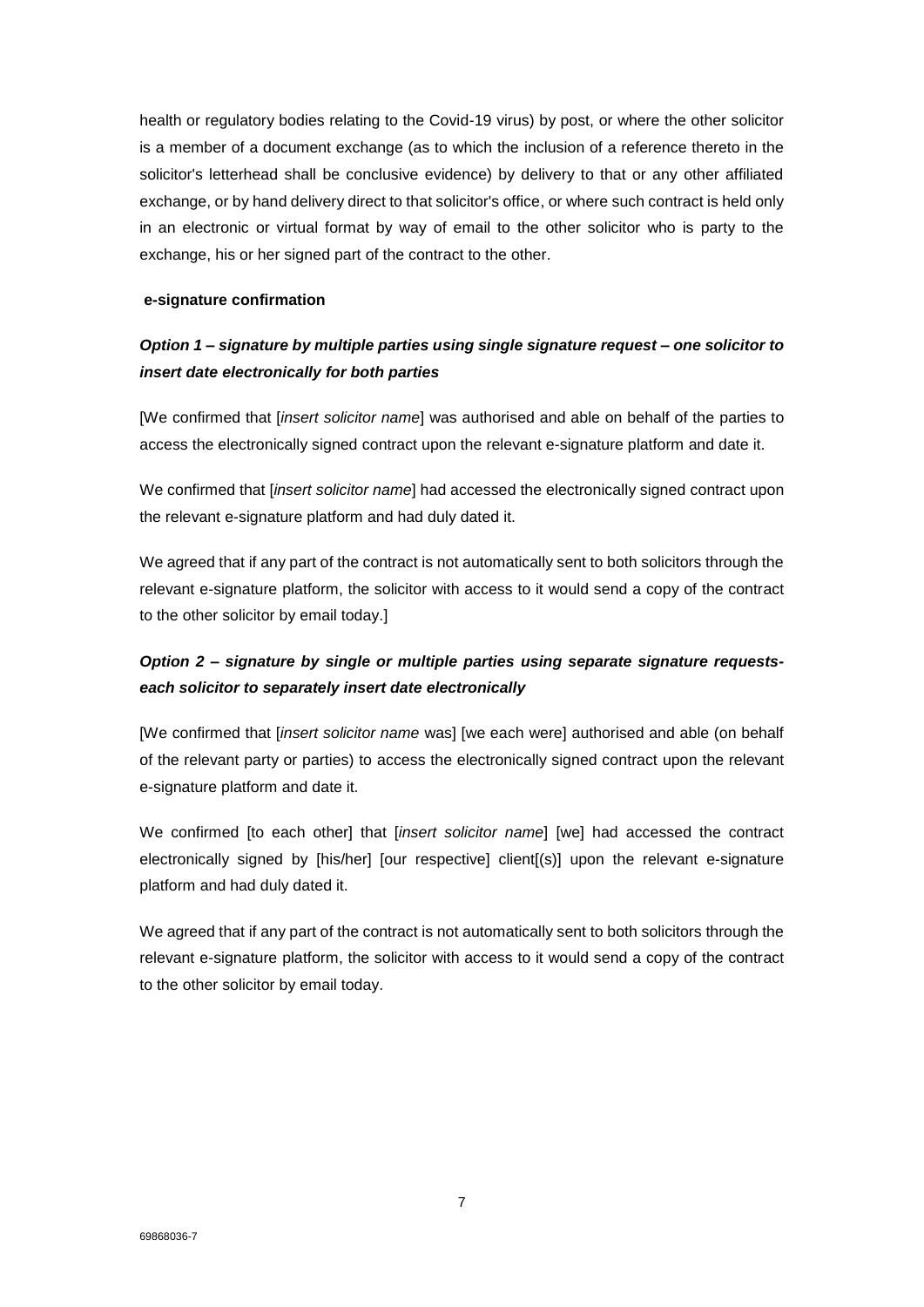### <span id="page-14-0"></span>**Chapter 3 - Law Society Code for Completion**

### **Notes:**

- I) The text of the Law Society Code for Completion can be found here: [Code for Completion by Post -](https://www.lawsociety.org.uk/support-services/advice/articles/code-for-completion-by-post/) The Law Society
- II) Please see requisitions:
	- a. TA13 32(a): "*We wish to complete through the post in accordance with the Law Society's Code for Completion by Post 2019 (the Code). Please confirm that:* (a)*You undertake to adopt the code:* "
	- b. SCR 3.1 question 1.1: "*We wish to complete by post. Please confirm: (a) you*  will adopt the Law Society's code for completion by post (2019 version) (2019 *Completion Code);"*

## **Suggested reply to requisition:**

Confirmed we will adopt the Law Society's Code for Completion by Post 2019 ("the Code"), subject to the following qualifications:

- 1. The completion monies shall be held to the Buyer's Solicitors order pending completion.
- 2. The Seller's Solicitor shall not be considered in breach of its undertakings set out in paragraphs 12 & 13 of the Code to the extent that its performance of them is delayed or its ability to perform them is materially impeded by compliance with regulations and advice from the UK Government, the National Health Service and other relevant health or regulatory bodies relating to the Covid-19 virus PROVIDED THAT where any such delay or impediment occurs the Seller's Solicitor shall promptly notify the Buyer's Solicitor and shall use reasonable endeavours to manage and mitigate the same and carry out the actions required to perform the undertakings given as soon as reasonably practicable and, in the event of a delay or impediment caused by the closure of any office of the Seller's Solicitor, within ten business days of the relevant office being re-opened for business.
- 3. For the purposes of paragraph 13(iii) of the Code written confirmation that completion has taken place may be given by email, and documents specified under paragraph 9 may be sent by email where they have been electronically executed and are held only in an electronic or virtual format.
- 4. For the purposes of paragraph 13(iii) of the Code the words "first class" shall be removed.